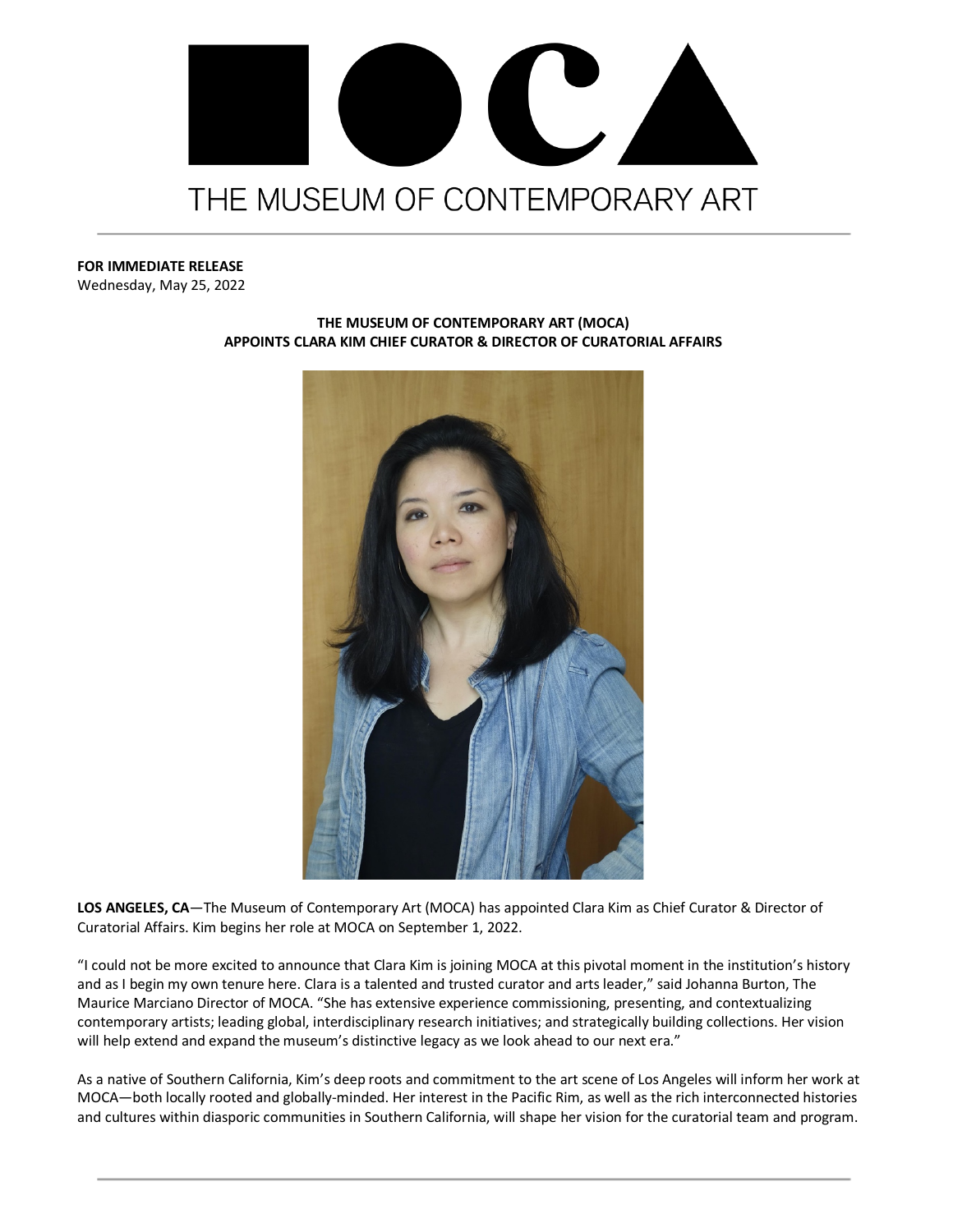MOCA APPOINTS CLARA KIM CHIEF CURATOR & DIRECTOR OF CURATORIAL AFFAIRS Page 2 of 3

"Throughout my career, I have championed art through exhibitions, residencies, and commissions, driven by the fundamental belief in the possibility of cultural dialogue and exchange to transform individuals and communities," said Kim. "As a diverse, multi-lingual, multi-ethnic city, Los Angeles is uniquely positioned to chart new paths and horizons for contemporary art and what museums should look like in the  $21^{st}$  century. I am excited about returning to my home city, to the wonderful networks of artists, galleries, collectors, philanthropists, art schools, and museums, and this dynamic and ever-changing place where art is made, debated, and celebrated."

Kim comes to MOCA from Tate Modern, where she has been The Daskalopoulos Senior Curator of International Art since 2016. She has 20 years of experience working in museums and non-profit organizations in the US, Europe, and Asia, curating insightful exhibitions, envisioning impactful commissions and artist residencies, and bridging modern and contemporary art with public discourse and critical debate. Her international perspective championing cosmopolitan readings of art history with an anti-racist and decolonial view, as well as the centering artistic perspectives, will shape her curatorial vision for MOCA.

Her work at Tate involved the strategic building and expansion of Tate's collection, particularly post-colonial and transnational art histories that re-chart and re-map narratives of art. At Tate Modern, she curated a survey exhibition on the work of artist/filmmaker Steve McQueen (2020) and the Turbine Hall commission *Kara Walker: Fons Americanus* (2019), as well as co-convened the international symposia *Axis of Solidarity: Landmarks, Platforms, Futures* with Cornell University and Sharjah Art Foundation (Feb 2019) and *Crucibles, Vectors, Catalysts: Envisioning the Modern City* (March 2020) with the Liverpool School of Architecture. Externally, she curated the 2018 Gwangju Biennale and *Condemned to be Modern* (2017) which looked at the contested legacies of modernism in Latin America through contemporary artists, which was part of Getty's *Pacific Standard Time: LA/LA* initiative.

Prior to Tate, Kim served as Senior Curator of Visual Arts at the Walker Art Center in Minneapolis, where she led the visual arts department and curated Abraham Cruzvillegas' acclaimed mid-career survey exhibition *The Autocontrucción Suites* (2013 Walker; traveled to Haus der Kunst, Munich 2014; Museo Amparo, Puebla and Fundación/Colección Jumex, Mexico City 2014). Before that, she was Gallery Director & Curator at REDCAT in Los Angeles, where she commissioned and presented exhibitions by Atelier Bow-Wow, Edgar Arceneaux, Charles Gaines, Renata Lucas, Walid Raad, and Haegue Yang, among others.

"I'm thrilled that MOCA is bringing Clara Kim back to Los Angeles," said artist and MOCA Trustee Mark Bradford. "Having worked with her closely myself, I know that she is an exceptional curator who deeply supports artists and their ecosystems. She has a strong international reputation and expertise, and she has retained meaningful roots and connections in L.A. Clara's experience, vision, and values will be a tremendous addition to MOCA."

Image credit: Clara Kim, photo courtesy of The Museum of Contemporary Art (MOCA).

## **THE MUSEUM OF CONTEMPORARY ART**

**About MOCA:** Founded in 1979, MOCA is the defining museum of contemporary art. In a relatively short period of time, MOCA has achieved astonishing growth; a world-class permanent collection of more than 7,500 objects, international in scope and among the finest in the world; hallmark education programs that are widely emulated; award-winning publications that present original scholarship; groundbreaking monographic, touring, and thematic exhibitions of international repute that survey the art of our time; and cutting-edge engagement with modes of new media production. MOCA is a not-for-profit institution that relies on a variety of funding sources for its activities.

**More Information:** For 24-hour information on current exhibitions, education programs, and special events, call 213/626- 6222 or access MOCA online at moca.org.

# # #

**MEDIA CONTACTS** Eva Seta Director, Communications